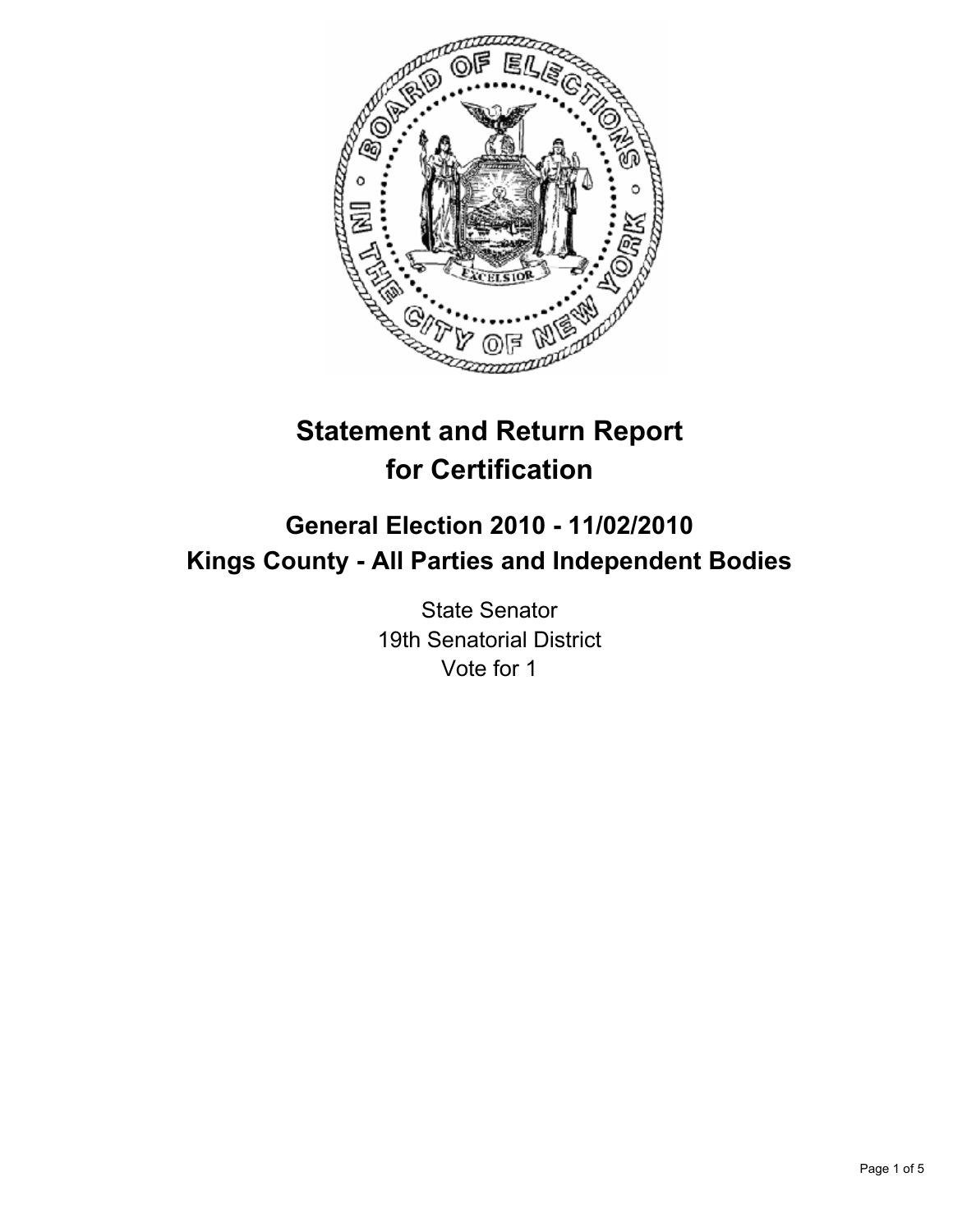

# **Assembly District 40**

| <b>PUBLIC COUNTER</b>             | 18,905       |
|-----------------------------------|--------------|
| <b>EMERGENCY</b>                  | 79           |
| ABSENTEE/MILITARY                 | 228          |
| <b>AFFIDAVIT</b>                  | 487          |
| <b>Total Ballots</b>              | 19,728       |
| JOHN L SAMPSON (DEMOCRATIC)       | 15,427       |
| ROSE LANEY (REPUBLICAN)           | 785          |
| JOHN L SAMPSON (INDEPENDENCE)     | 135          |
| ROSE LANEY (CONSERVATIVE)         | 107          |
| JOHN L SAMPSON (WORKING FAMILIES) | 662          |
| ERIC JAMES POTTS (WRITE-IN)       | 1            |
| QURAN MUSTAFA HALL (WRITE-IN)     | 1            |
| <b>RENEE HAYNES (WRITE-IN)</b>    | $\mathbf{1}$ |
| <b>Total Votes</b>                | 17,119       |
| Unrecorded                        | 2,609        |

## **Assembly District 41**

| <b>PUBLIC COUNTER</b>             | 2,763 |
|-----------------------------------|-------|
| <b>EMERGENCY</b>                  | 0     |
| ABSENTEE/MILITARY                 | 34    |
| <b>AFFIDAVIT</b>                  | 42    |
| <b>Total Ballots</b>              | 2,846 |
| JOHN L SAMPSON (DEMOCRATIC)       | 2,090 |
| ROSE LANEY (REPUBLICAN)           | 323   |
| JOHN L SAMPSON (INDEPENDENCE)     | 20    |
| ROSE LANEY (CONSERVATIVE)         | 59    |
| JOHN L SAMPSON (WORKING FAMILIES) | 89    |
| <b>Total Votes</b>                | 2,581 |
| Unrecorded                        | 265   |

## **Assembly District 42**

| <b>PUBLIC COUNTER</b>             | 1,612 |
|-----------------------------------|-------|
| <b>EMERGENCY</b>                  | 0     |
| ABSENTEE/MILITARY                 | 22    |
| AFFIDAVIT                         | 27    |
| <b>Total Ballots</b>              | 1,683 |
| JOHN L SAMPSON (DEMOCRATIC)       | 630   |
| ROSE LANEY (REPUBLICAN)           | 651   |
| JOHN L SAMPSON (INDEPENDENCE)     | 22    |
| ROSE LANEY (CONSERVATIVE)         | 88    |
| JOHN L SAMPSON (WORKING FAMILIES) | 40    |
| <b>Total Votes</b>                | 1,431 |
| Unrecorded                        | 252   |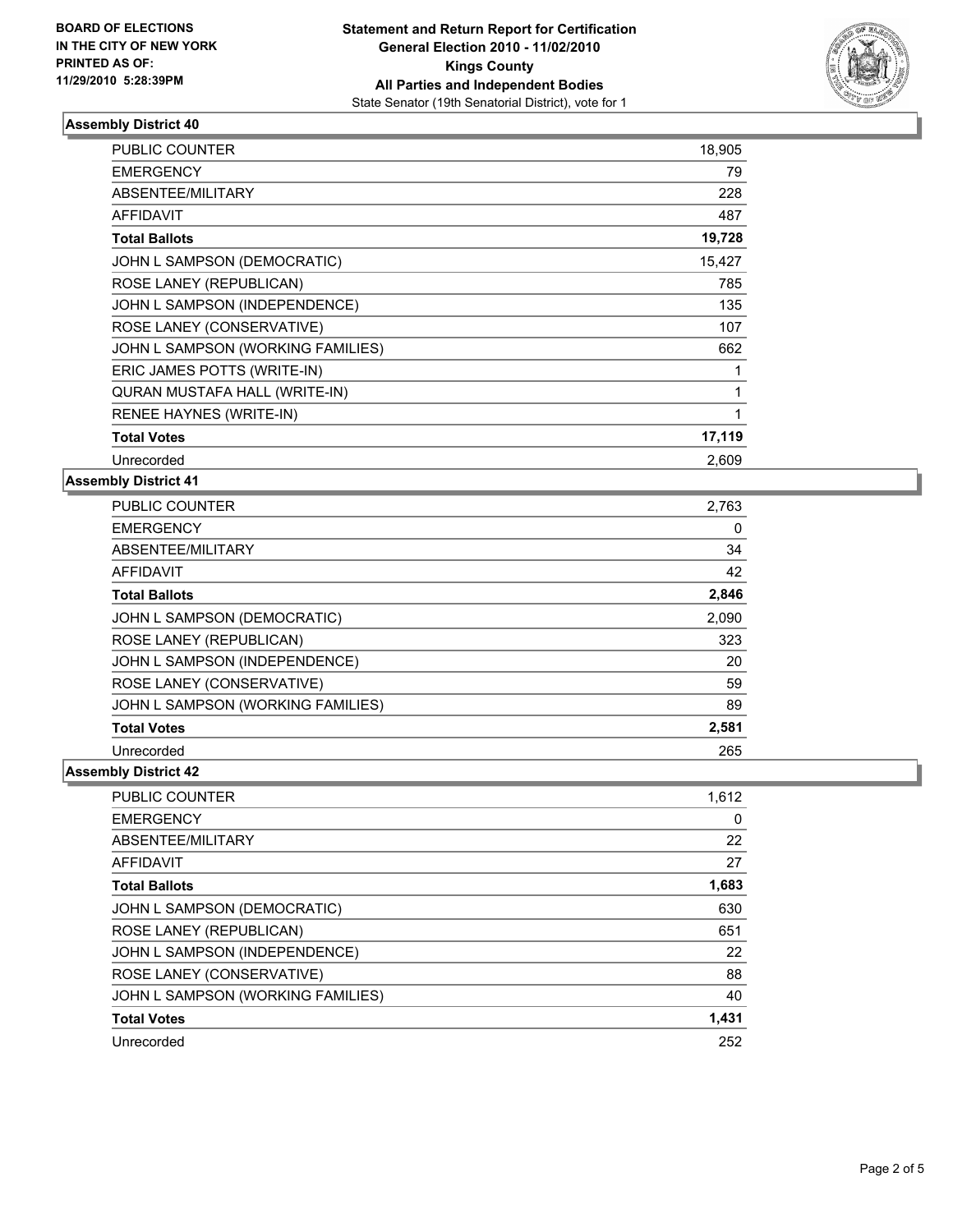

# **Assembly District 43**

| <b>PUBLIC COUNTER</b>             | 13 |
|-----------------------------------|----|
|                                   |    |
| <b>EMERGENCY</b>                  | 0  |
| ABSENTEE/MILITARY                 | 0  |
| AFFIDAVIT                         | 0  |
| <b>Total Ballots</b>              | 13 |
| JOHN L SAMPSON (DEMOCRATIC)       | 10 |
| ROSE LANEY (REPUBLICAN)           | 0  |
| JOHN L SAMPSON (INDEPENDENCE)     | 0  |
| ROSE LANEY (CONSERVATIVE)         | 0  |
| JOHN L SAMPSON (WORKING FAMILIES) |    |
| <b>Total Votes</b>                | 11 |
| Unrecorded                        | 2  |

**Assembly District 55**

| <b>PUBLIC COUNTER</b>             | 8,680 |
|-----------------------------------|-------|
| <b>EMERGENCY</b>                  | 83    |
| ABSENTEE/MILITARY                 | 85    |
| <b>AFFIDAVIT</b>                  | 180   |
| <b>Total Ballots</b>              | 9,034 |
| JOHN L SAMPSON (DEMOCRATIC)       | 7,319 |
| ROSE LANEY (REPUBLICAN)           | 126   |
| JOHN L SAMPSON (INDEPENDENCE)     | 52    |
| ROSE LANEY (CONSERVATIVE)         | 39    |
| JOHN L SAMPSON (WORKING FAMILIES) | 291   |
| CHRIS DUROSINMI (WRITE-IN)        |       |
| <b>Total Votes</b>                | 7,828 |
| Unrecorded                        | 1,206 |

# **Assembly District 56**

| PUBLIC COUNTER                    | 197            |
|-----------------------------------|----------------|
| <b>EMERGENCY</b>                  | 0              |
| ABSENTEE/MILITARY                 | $\overline{2}$ |
| AFFIDAVIT                         |                |
| <b>Total Ballots</b>              | 206            |
| JOHN L SAMPSON (DEMOCRATIC)       | 170            |
| ROSE LANEY (REPUBLICAN)           | 3              |
| JOHN L SAMPSON (INDEPENDENCE)     |                |
| ROSE LANEY (CONSERVATIVE)         |                |
| JOHN L SAMPSON (WORKING FAMILIES) | 11             |
| <b>Total Votes</b>                | 186            |
| Unrecorded                        | 20             |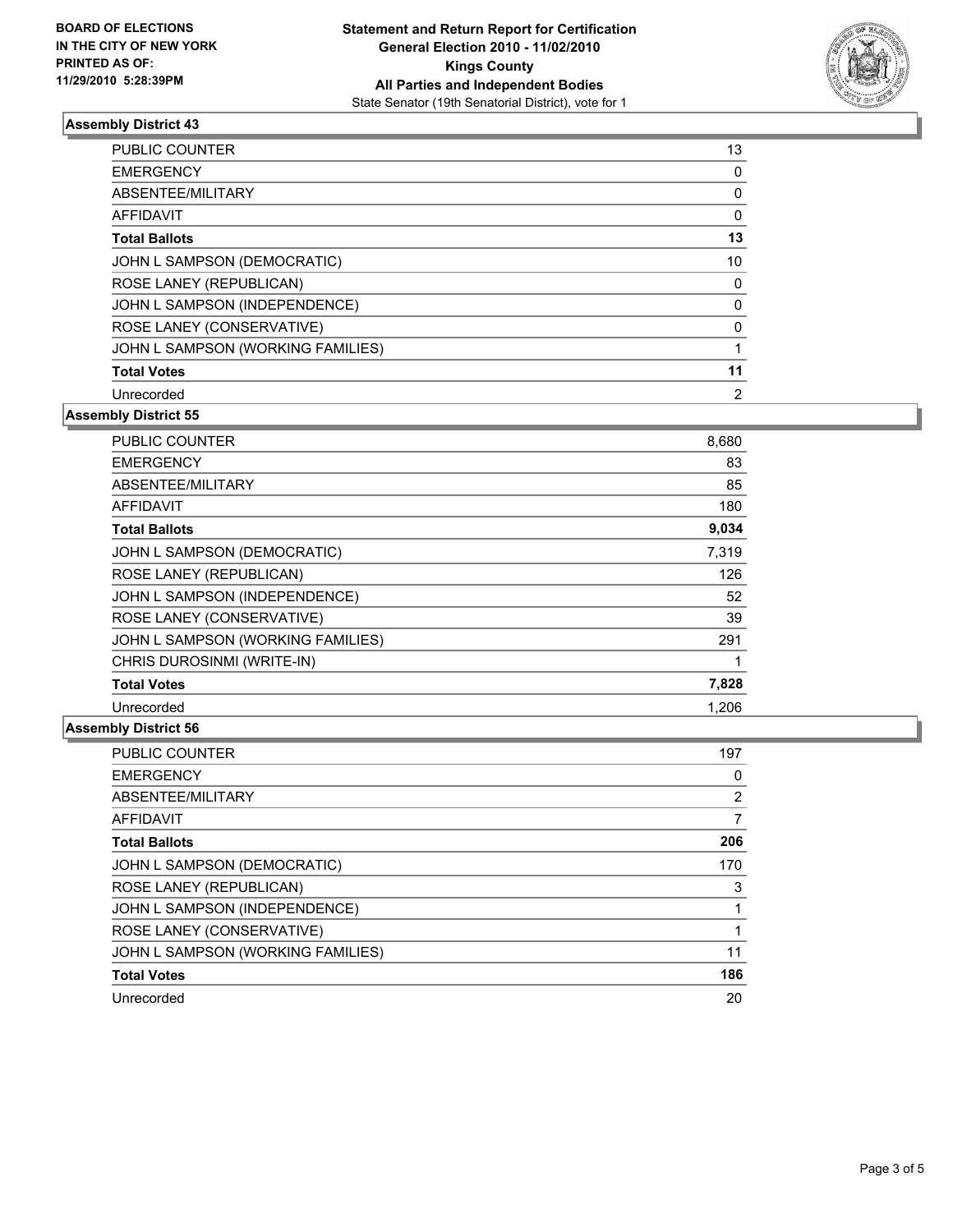

# **Assembly District 58**

| <b>PUBLIC COUNTER</b>             | 7,385 |
|-----------------------------------|-------|
| <b>EMERGENCY</b>                  | 0     |
| ABSENTEE/MILITARY                 | 262   |
| <b>AFFIDAVIT</b>                  | 139   |
| <b>Total Ballots</b>              | 7,801 |
| JOHN L SAMPSON (DEMOCRATIC)       | 6,550 |
| ROSE LANEY (REPUBLICAN)           | 196   |
| JOHN L SAMPSON (INDEPENDENCE)     | 61    |
| ROSE LANEY (CONSERVATIVE)         | 43    |
| JOHN L SAMPSON (WORKING FAMILIES) | 280   |
| <b>Total Votes</b>                | 7,130 |
| Unrecorded                        | 671   |

#### **Assembly District 59**

| <b>PUBLIC COUNTER</b>             | 10,700 |
|-----------------------------------|--------|
| <b>EMERGENCY</b>                  | 90     |
| ABSENTEE/MILITARY                 | 112    |
| <b>AFFIDAVIT</b>                  | 206    |
| <b>Total Ballots</b>              | 11,130 |
| JOHN L SAMPSON (DEMOCRATIC)       | 9,188  |
| ROSE LANEY (REPUBLICAN)           | 536    |
| JOHN L SAMPSON (INDEPENDENCE)     | 61     |
| ROSE LANEY (CONSERVATIVE)         | 114    |
| JOHN L SAMPSON (WORKING FAMILIES) | 340    |
| <b>JOSEPH MARTHONE (WRITE-IN)</b> | 1      |
| <b>Total Votes</b>                | 10,240 |
| Unrecorded                        | 890    |